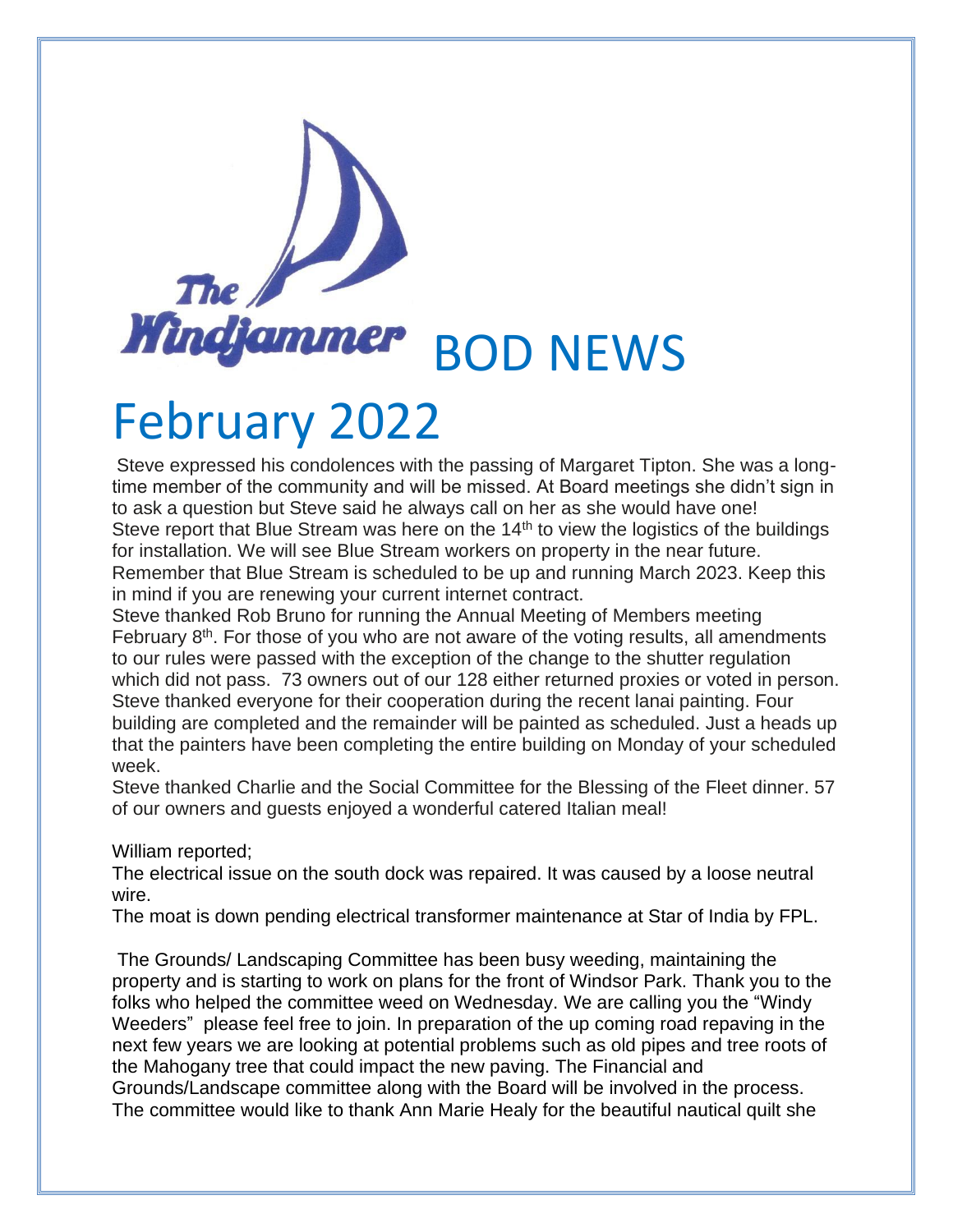made. The quilt is on display at the club house and tickets can be purchased to win this lovely quilt from Ann Marie, Paula Roux and Becky Pearson. The drawing will take place at the April 1<sup>st</sup> Friday. Proceeds of the drawing will go to the Grounds/Landscape committee. The committee would also like to thank everyone who has made a donation. Donations help enhance the budgeted dollars for additional or replacement of landscape or for other items not in the current year budget.

Social Committee; The Blessing of the Fleet Dinner was a big success enjoyed by over 57 attendees. Trivia night is February 24<sup>th</sup> 6:00pm, at the club house, BYOB. Watch your emails and texts for upcoming events.

Mary Herman has joined the Social Committee. Paula Holladay has joined the Grounds/Landscape Committee. Denise Swain of SI, Chari Miles and Steve Clossen co-coordinators of CS and Paula Dris of BM have volunteered to be their Building Coordinators. Welcome and thank you all for volunteering.

It has been brought to the attention of the Board that construction work is being done in the complex without the proper forms and paperwork being summitted to the Board for approval prior to construction be started. We also have a contractors form which is required for **any contractor** doing work in your unit and should be summitted the first day work begins. This is on the website or you can get it at the office. This also applies if the owner is doing the work. The Owners Responsibilities Requirements for Contractors Condominium Interior Work was approved by our **owners** in November of 2021. You will find them at the end of this BOD News. At the February BOD Meeting an owner who had not followed the rules for submitting plans and obtaining the proper permits for a remodel prior to starting the work was imposed a fine of \$100.00 daily up to \$1000.00 by the Board and was also shut down by the City.

For unit owners on the first floor, several owners have at their expense of approximately \$150.00 put rock outside their lanai between the building and landscaping . It has helped keep dirt from getting into the lanai when it rains. It was just completed at PA#106 and looks great. Walk the canal and take a look, if you are interested and write the Board a letter asking permission to do it.

If you have acquired a dog or a new one since you moved into Windjammer you need reach out to William so he can update your file.

A reminder once again that can **plastic bags cannot** go into the recycle bins. The city can refuse to pick up the bins or fine us. Also, cartons and boxes should be broken down and if smaller enough go into the blue bin. If not be place between the bins and they will be picked. Yesterday CC dumpster was half full with boxes not broken-down eliminating space for trash.

As a reminder the minutes of the Board Meetings are on our website. Building coordinators please post in the Laundry Room.